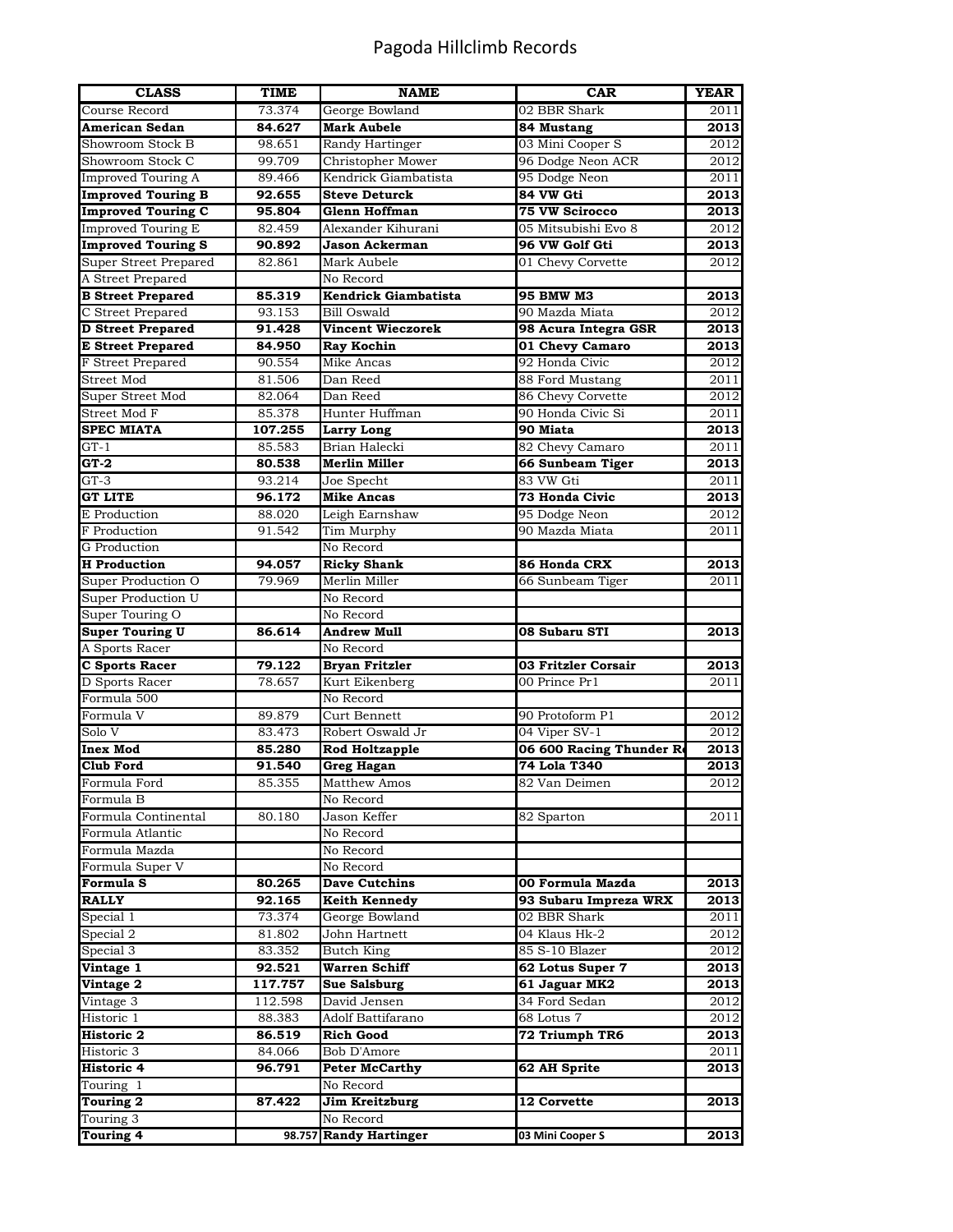|  |       |            |     |                                                  |                       | <b>Blue Mountain Region SCCA</b> |                                 |                   |  |
|--|-------|------------|-----|--------------------------------------------------|-----------------------|----------------------------------|---------------------------------|-------------------|--|
|  |       |            |     |                                                  | <b>Final Results</b>  |                                  |                                 |                   |  |
|  |       |            |     |                                                  |                       | #3 - 2013 Pagoda Hillclimb       |                                 |                   |  |
|  |       |            |     |                                                  |                       |                                  |                                 |                   |  |
|  |       |            |     |                                                  |                       | <b>Total with Times: 101</b>     |                                 |                   |  |
|  |       |            |     | SSP - 'Super Street Prepared' - Total Entries: 1 |                       |                                  |                                 | <b>Best</b>       |  |
|  | 1 SSP |            | 4   | James Vodopija                                   |                       |                                  | 00 Corvette                     |                   |  |
|  |       | Sat        |     | 98.153                                           | 94.547                | 93.610                           | 93.691                          | 90.327            |  |
|  |       | Sun        |     | 91.487                                           | 91.450                | 90.327                           |                                 |                   |  |
|  |       |            |     | BSP - 'B Street Prepared' - Total Entries: 2     |                       |                                  |                                 |                   |  |
|  | 1 BSP |            | 193 |                                                  | Kendrick Giambattista |                                  | <b>95 BMW</b>                   | 85.319 Record     |  |
|  |       | Sat        |     | 88.830                                           | 86.353                | 86.288                           | 85.732                          |                   |  |
|  | 2 BSP | Sun        |     | 86.476                                           | 86.232                | 88.327                           | 85.319                          | $[-]12.707$       |  |
|  |       | Sat        | 280 | <b>Michael Daley</b><br>99.393                   | 98.026                | 99.032                           | <b>78 Datsun 280Z</b><br>99.094 | 98.026            |  |
|  |       | Sun        |     | 98.490                                           | 99.747                | 101.696                          |                                 | 12.707            |  |
|  |       |            |     | CSP - 'C Street Prepared' - Total Entries: 1     |                       |                                  |                                 |                   |  |
|  | 1 CSP |            | 86  | Keith Gerhard                                    |                       |                                  | 00 Mazda Miata                  |                   |  |
|  |       | Sat        |     | 97.280                                           | 96.313                | 95.425                           | 95.603                          | 95.226            |  |
|  |       | Sun        |     | 95.226                                           |                       |                                  |                                 |                   |  |
|  |       |            |     | DSP - 'D Street Prepared' - Total Entries: 2     |                       |                                  |                                 |                   |  |
|  | 1 DSP |            | 63  | <b>Vincent Wieczorek</b>                         |                       |                                  | 98 Acura Integra GSR            |                   |  |
|  |       | Sat        |     | 92.696                                           | 91.436                | 91.428                           | 91.907                          | 91.428 New Record |  |
|  |       | Sun        |     | 92.702                                           | 92.243                | 92.463                           | 94.666                          | $[-]8.084$        |  |
|  | 2 DSP |            | 89  | David Hoppe                                      |                       |                                  | 92 BMW 325i                     |                   |  |
|  |       | Sat        |     | 102.045                                          | 101.708               | 101.241                          | 101.295                         | 99.512            |  |
|  |       | Sun        |     | 101.051                                          | 100.110               | 101.085                          | 99.512                          | 8.084             |  |
|  |       |            |     | ESP - 'E Street Prepared' - Total Entries: 9     |                       |                                  |                                 |                   |  |
|  | 1 ESP |            | 101 | <b>Raymond Kochin</b>                            |                       |                                  | 01 Chevy Camaro                 |                   |  |
|  |       | <b>Sat</b> |     | 89.342                                           | 85.317                | 84.950                           | 85.728                          | 84.950 Record     |  |
|  |       | Sun        |     | 86.437                                           | 85.247                | 85.582                           | 85.201                          | $[-]0.468]$       |  |
|  | 2 ESP |            | 19  | <b>Michael Robinson</b>                          |                       |                                  | 98 Chevy Camaro                 |                   |  |
|  |       | Sat        |     | 87.516                                           | 85.739                | 85.418                           |                                 | 85.418            |  |
|  |       | Sun        |     | <b>DNS</b>                                       |                       |                                  |                                 | 0.468             |  |
|  | 3 ESP | <b>B4</b>  |     | <b>Gibby Bozicevich</b>                          |                       |                                  | <b>99 Camaro Z-28</b>           |                   |  |
|  |       | Sat        |     | 92.798                                           | 90.253                | 90.057                           | 90.144                          | 88.647            |  |
|  |       | Sun        |     | 90.856                                           | 89.324                | 88.647                           | 89.333                          | 3.229             |  |
|  | 4 ESP |            | 108 | <b>Mike Gialloreto</b>                           |                       |                                  | 04 Subaru WRX                   |                   |  |
|  |       | Sat        |     | 91.067                                           | 90.675                | 90.352                           | 90.227                          | 89.624            |  |
|  |       | Sun        |     | 90.862                                           | 89.624                | 90.358                           | 90.747                          | 0.977             |  |
|  | 5 ESP | L8         |     | <b>Kris Reid</b>                                 |                       |                                  | 99 Chevy Z28                    |                   |  |
|  |       | Sat        |     | 97.954                                           | 92.598                | 94.890                           | 98.042                          | 91.127            |  |
|  |       | Sun        |     | 94.117                                           | 91.127                | 92.638                           | 94.088                          | 1.503             |  |
|  | 6 ESP |            | 932 | <b>James Nauman</b>                              |                       |                                  | 05 Subaru WRX                   |                   |  |
|  |       | Sat        |     | 96.193                                           | 94.091                | 94.272                           |                                 | 93.661            |  |
|  |       | Sun        |     | 95.342                                           | 93.958                | 94.558                           | 93.661                          | 2.534             |  |
|  | 7 ESP |            | 104 | <b>Matt Williams</b>                             |                       |                                  | 98 Mercedes C43                 |                   |  |
|  |       | Sat        |     | 100.326                                          | 98.330                | 96.916                           |                                 | 95.390            |  |
|  |       | Sun        |     | 96.344                                           | 95.390                | 96.716                           |                                 | 1.729             |  |
|  | 8 ESP |            | 4   | <b>Dennis Williams</b>                           |                       |                                  | 98 Mercedes C43                 |                   |  |
|  |       | Sat        |     | 96.642                                           | 95.734                | 95.776                           | 95.394                          | 95.394            |  |
|  |       | Sun        |     | 95.805                                           | 96.896                | 114.786                          | 96.265                          | 0.004             |  |
|  | 9 ESP |            | 191 | Donna Robinson                                   |                       |                                  | 98 Chevy Camaro                 |                   |  |
|  |       | Sat        |     | 103.640 DNF                                      |                       |                                  |                                 | 103.640           |  |
|  |       | Sun        |     | <b>DNS</b>                                       |                       |                                  |                                 | 8.246             |  |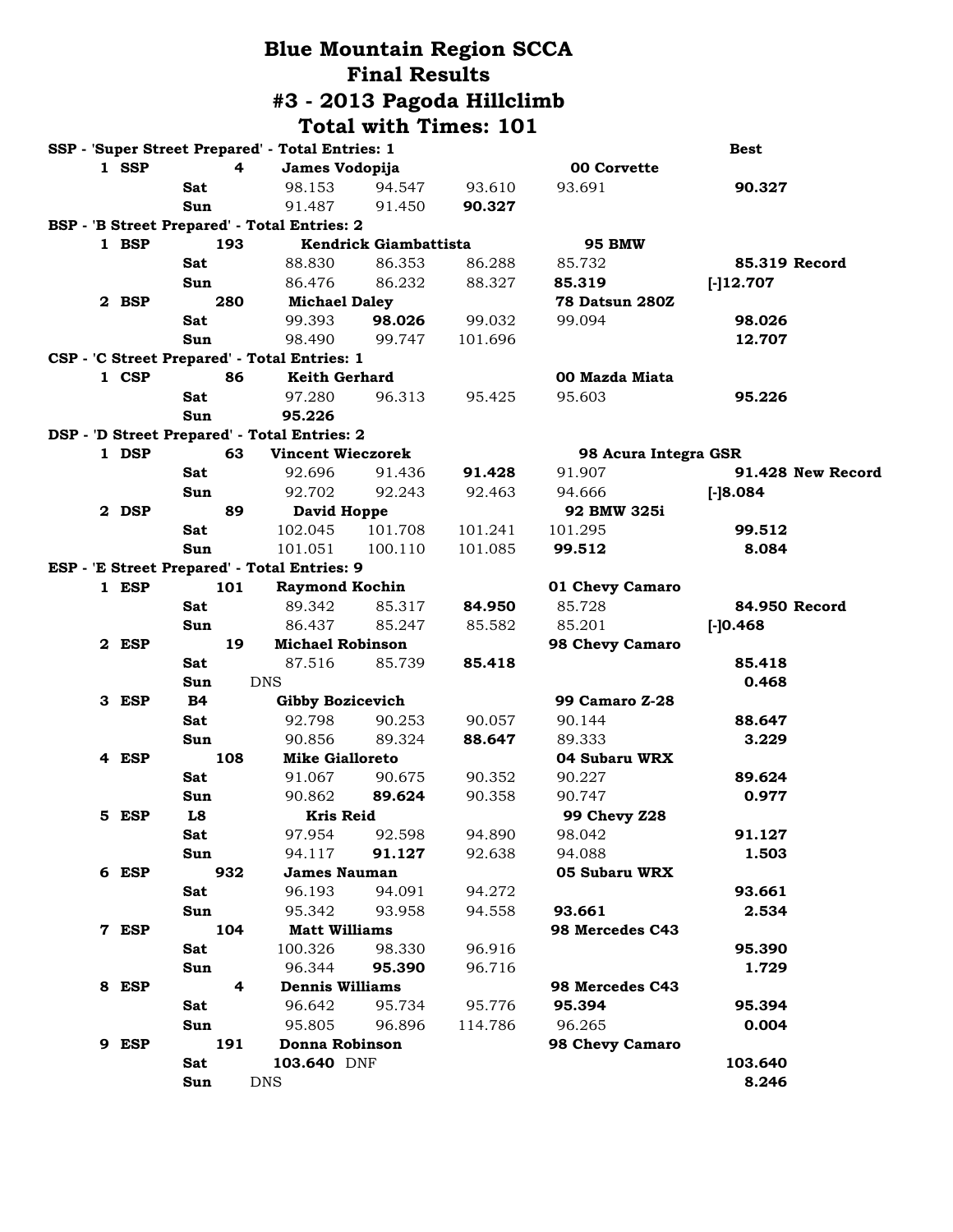| 1 FSP  | M17                                        | <b>Chris Mower</b>     |         |             | 96 Dodge Neon ACR       |                      |                |                    |
|--------|--------------------------------------------|------------------------|---------|-------------|-------------------------|----------------------|----------------|--------------------|
|        | <b>Sat</b>                                 | 112.637                | 102.581 | 101.753     | 101.344                 |                      | 101.344        |                    |
|        | Sun                                        | <b>DNS</b>             |         |             |                         |                      | $[-]1.089$     |                    |
| 2 FSP  | 75                                         | <b>Donald DeHart</b>   |         |             | 98 Dodge Neon           |                      |                |                    |
|        | Sat                                        | 108.943                | 109.042 | 102.877     | 104.250                 |                      | 102.433        |                    |
|        | Sun                                        | 102.827                | 104.540 | 102.433     | 103.408                 |                      | 1.089          |                    |
| 3 FSP  | 17                                         | <b>David Arron</b>     |         |             | 03 Mini Cooper          |                      |                |                    |
|        | <b>Sat</b>                                 | 107.164                | 105.389 | 105.012     | 104.419                 |                      | 104.354        |                    |
|        | Sun                                        | 105.552                | 104.354 | 106.192     | 104.539                 |                      | 1.921          |                    |
| 4 FSP  | 186                                        | <b>Neal Ross</b>       |         |             | 95 Saturn               |                      |                |                    |
|        | <b>Sat</b>                                 | 108.455                | 108.402 | 108.232     | 106.124                 |                      | 105.986        |                    |
|        | Sun                                        | <b>DNS</b>             |         |             |                         |                      |                |                    |
|        | T2 - 'Touring 2' - Total Entries: 1        |                        |         |             |                         |                      |                |                    |
| 1T2    | 623                                        | Jim Kreitzburg         |         |             | 12 Corvette             |                      |                |                    |
|        | Sat                                        | 92.085                 | 89.381  | 87.648      |                         |                      |                | 87.422 New Record  |
|        | Sun                                        | 89.494                 | 87.810  | 88.730      | 87.422                  |                      |                |                    |
|        |                                            |                        |         |             |                         |                      |                |                    |
| 1T4    | T4 - 'Touring 4' - Total Entries: 1<br>47  |                        |         |             |                         |                      |                |                    |
|        |                                            | <b>Randy Hartinger</b> |         |             | 03 Mini Cooper S        |                      |                |                    |
|        | Sat                                        | 101.916                | 99.096  | 98.757      | 99.381                  |                      |                | 98.757 New Record  |
|        | Sun                                        | 100.466                | 99.446  | 100.569     |                         |                      |                |                    |
|        | SMIA - 'Spec Miata' - Total Entries: 1     |                        |         |             |                         |                      |                |                    |
| 1 SMIA | 39                                         | Larry Long             |         |             | 90 Mazda Miata          |                      |                |                    |
|        | Sat                                        | 116.766                | 112.936 | 109.589     | 107.255                 |                      |                | 107.255 New Record |
|        | Sun                                        | 112.258                | 108.875 |             |                         |                      |                |                    |
|        | STU - 'Super Touring U' - Total Entries: 1 |                        |         |             |                         |                      |                |                    |
| 1 STU  | 36                                         | <b>Andrew Mull</b>     |         |             |                         | 98 Acura Integra GSR |                |                    |
|        | Sat                                        | 90.258                 | 88.692  | 86.614      | 90.287                  |                      |                | 86.614 Record      |
|        | Sun                                        | 87.196                 | 88.402  | 88.100      | 91.073                  |                      |                |                    |
|        | EP - 'E Production' - Total Entries: 4     |                        |         |             |                         |                      |                |                    |
| $1$ EP | 40                                         | <b>Robert Lang</b>     |         |             | 73 Triumph TR6          |                      |                |                    |
|        | Sat                                        | 92.959                 | 91.220  | 89.846      |                         |                      | 88.102         |                    |
|        | Sun                                        | 90.615                 | 89.347  | 89.182      | 88.102                  |                      | $[-]4.943$     |                    |
| 2 EP   | 35                                         | <b>Mike Daley</b>      |         |             | 96 Dodge Neon           |                      |                |                    |
|        | Sat                                        | 96.719                 | 93.054  | 93.178      |                         |                      | 93.045         |                    |
|        | Sun                                        | 93.292                 | 93.045  | 95.912      |                         |                      | 4.943          |                    |
| 3 EP   | 135                                        | <b>Rob Daley</b>       |         |             | 96 Dodge Neon           |                      |                |                    |
|        | Sat                                        | 97.586                 | 97.161  | 98.724      | 95.206                  |                      | 95.125         |                    |
|        | Sun                                        | 95.125                 | 97.138  | 96.654      |                         |                      | 2.080          |                    |
| 4 EP   | 7                                          | <b>Tim Williams</b>    |         |             | 80 Triumph TR7          |                      |                |                    |
|        | Sat                                        | 103.570                | 101.676 | 99.136      |                         |                      | 98.566         |                    |
|        | Sun                                        | 103.595                | 100.570 | 99.528      | 99.425                  | 98.566               | 3.441          |                    |
|        | HP - 'H Production' - Total Entries: 5     |                        |         |             |                         |                      |                |                    |
| $1$ HP | 93                                         | <b>Ricky Shank</b>     |         |             | 86 Honda CRX            |                      |                |                    |
|        | Sat                                        | 97.903                 | 95.862  | 95.223      |                         |                      |                | 94.057 Record      |
|        | Sun                                        | 100.741                | 95.493  | 95.726      | 94.194                  |                      | 94.057 [-1.132 |                    |
| 2 HP   | 190                                        | <b>Geoff Craig</b>     |         |             | 80 Fiat X1/9            |                      |                |                    |
|        | Sat                                        | 99.672                 | 97.072  | 96.808      |                         |                      | 95.189         |                    |
|        |                                            |                        |         |             |                         |                      |                |                    |
|        | Sun                                        | 97.811                 | 96.373  | 95.802      | 95.189                  | 96.112               | 1.132          |                    |
| $3$ HP | 3                                          | <b>Daniel Ahn</b>      |         |             | 74 MGB GT               |                      |                |                    |
|        | Sat                                        | 104.691                | 102.068 | 100.937     |                         |                      | 99.600         |                    |
|        | Sun                                        | 99.600 DNF             |         |             |                         |                      | 4.411          |                    |
| 4 HP   | 144                                        | David Michalak         |         |             | <b>71 MGB</b>           |                      |                |                    |
|        | Sat                                        | 113.737                | 112.035 | 108.659     |                         |                      | 102.549        |                    |
|        | Sun                                        | 107.269                | 106.020 | 103.763     | 103.176                 | 102.549              | 2.949          |                    |
| 5 HP   | 125                                        | <b>Larry Simpson</b>   |         |             | <b>67 Austin Healey</b> |                      |                |                    |
|        | Sat                                        | 125.751                | 120.715 | 118.097     |                         |                      | 118.097        |                    |
|        | Sun                                        | 121.201                | 118.237 | 120.105 DNF |                         | 120.393              | 15.548         |                    |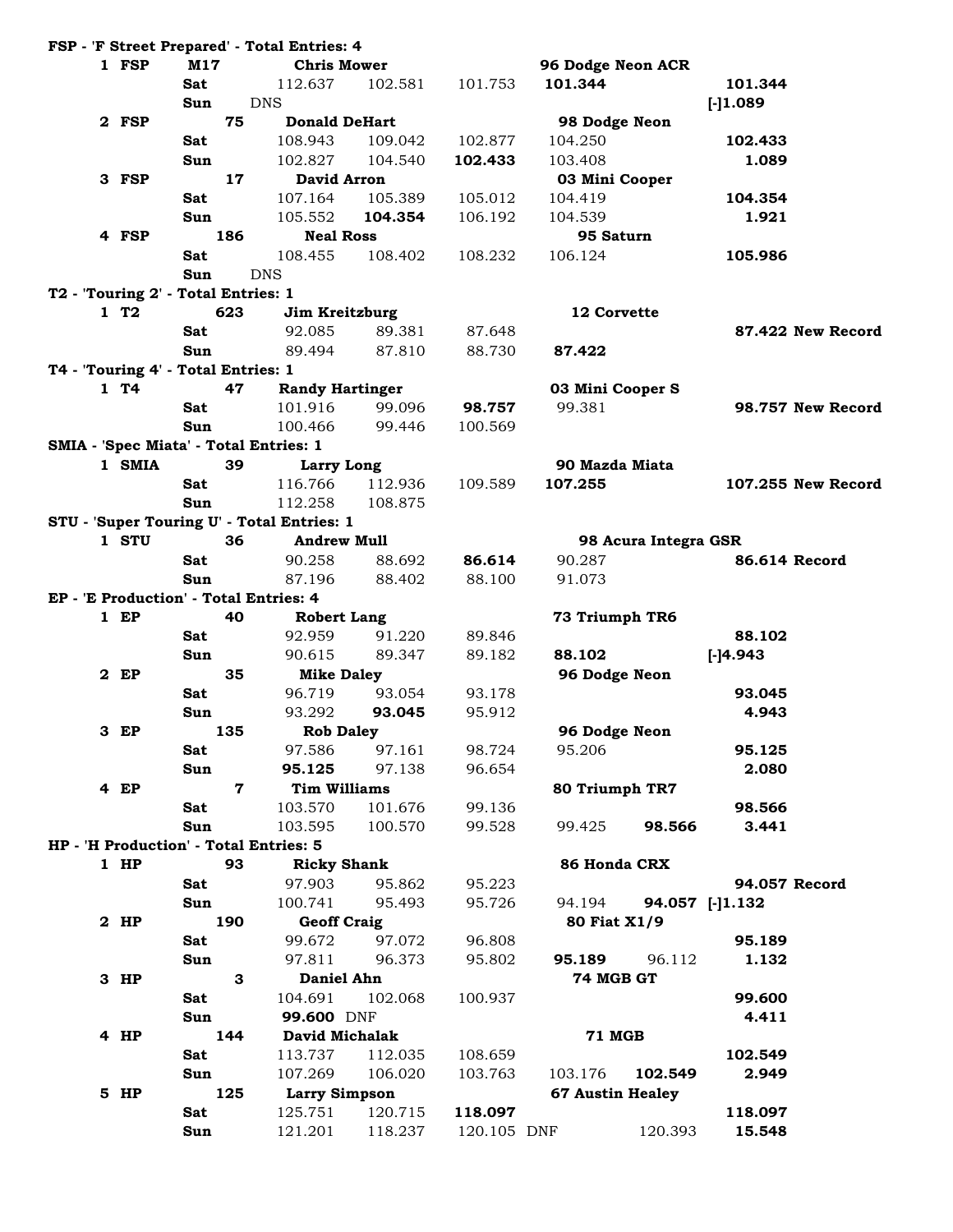|  |       | GT1 - 'GT-1' - Total Entries: 1    |     |                                               |         |            |                       |        |                 |                   |
|--|-------|------------------------------------|-----|-----------------------------------------------|---------|------------|-----------------------|--------|-----------------|-------------------|
|  | 1 GT1 |                                    | 25  | <b>Randy Ross</b>                             |         |            | 99 Chevy              |        |                 |                   |
|  |       | <b>Sat</b>                         |     | 107.851                                       | 107.545 | 102.673    |                       |        | 100.483         |                   |
|  |       | Sun                                |     | 105.661                                       | 101.942 | 104.426    | 100.483               |        |                 |                   |
|  |       | GT2 - 'GT-2' - Total Entries: 1    |     |                                               |         |            |                       |        |                 |                   |
|  | 1 GT2 |                                    | 28  | <b>Merlin Miller</b>                          |         |            | 66 Sunbeam Tiger      |        |                 |                   |
|  |       | <b>Sat</b>                         |     | 85.092                                        | 83.387  |            |                       |        |                 | 80.538 New Record |
|  |       | Sun                                |     | 82.658                                        | 80.538  | 80.938 DNF |                       | 80.730 |                 |                   |
|  |       | GT3 - 'GT-3' - Total Entries: 3    |     |                                               |         |            |                       |        |                 |                   |
|  | 1 GT3 |                                    | 236 | Joe Specht                                    |         |            | 83 VW Rabbit GTI      |        |                 |                   |
|  |       | Sat                                |     | 98.875                                        | 98.813  | 96.909     |                       |        | 94.778          |                   |
|  |       | Sun                                |     | 98.796                                        | 99.034  | 96.794     | 94.778                |        | $[-]3.726$      |                   |
|  | 2 GT3 |                                    | 57  | <b>Grace Huntzinger</b>                       |         |            | 86 VW Scirocco 16V    |        |                 |                   |
|  |       | Sat                                |     | 105.562                                       | 101.534 | 101.099    |                       |        | 98.504          |                   |
|  |       | Sun                                |     | 103.032                                       | 98.894  | 99.515     | 99.040                | 98.504 | 3.726           |                   |
|  | 3 GT3 |                                    | 48  | <b>Richard Kase</b>                           |         |            | 71 Volvo 142          |        |                 |                   |
|  |       | Sat                                |     | 107.837 DNF                                   |         |            |                       |        | 107.837         |                   |
|  |       | Sun                                |     | <b>DNS</b>                                    |         |            |                       |        | 9.333           |                   |
|  |       | GTL - 'GT-Lite' - Total Entries: 4 |     |                                               |         |            |                       |        |                 |                   |
|  | 1 GTL |                                    | 56  | <b>Mike Ancas</b>                             |         |            | <b>73 Honda Civic</b> |        |                 |                   |
|  |       | Sat                                |     | 100.415                                       | 99.291  | 98.298     |                       |        |                 | 96.172 Record     |
|  |       | Sun                                |     | 109.298                                       | 97.710  | 97.441     | 96.622                |        | 96.172 [-]0.380 |                   |
|  | 2 GTL |                                    | 961 | Dan Frasier                                   |         |            | <b>77 Honda Civic</b> |        |                 |                   |
|  |       | Sat                                |     | 100.796                                       | 97.085  | 97.239     |                       |        | 96.552          |                   |
|  |       | Sun                                |     | 99.355                                        | 97.170  | 97.759     | 96.552                |        | 0.380           |                   |
|  | 3 GTL |                                    | 196 | William Sekella                               |         |            | 77 Honda Civic        |        |                 |                   |
|  |       | <b>Sat</b>                         |     | 102.739                                       | 98.923  | 97.496     | 98.439                |        | 96.753          |                   |
|  |       | Sun                                |     | 99.389                                        | 98.108  | 97.220     | 96.753                |        | 0.201           |                   |
|  | 4 GTL |                                    | 43  | Donald McLaughlin                             |         |            | 63 Renault 8          |        |                 |                   |
|  |       | <b>Sat</b>                         |     | 111.216                                       | 105.057 | 103.604    |                       |        | 103.604         |                   |
|  |       | Sun                                |     | 106.613 DNF                                   |         |            |                       |        | 6.851           |                   |
|  |       |                                    |     | AS - 'American Sedan' - Total Entries: 2      |         |            |                       |        |                 |                   |
|  | 1 AS  |                                    | 53  | <b>Mark Aubele</b>                            |         |            | 84 Mustang            |        |                 |                   |
|  |       | <b>Sat</b>                         |     | 89.664                                        | 86.394  | 86.047     | 85.269                |        |                 | 84.627 Record     |
|  |       | Sun                                |     | 85.922                                        | 84.791  | 84.627     |                       |        | $[-]3.982$      |                   |
|  | 2 AS  |                                    | 42  | <b>Brian Halecki</b>                          |         |            | 87 Camaro             |        |                 |                   |
|  |       | Sat                                |     | 93.753                                        | 90.784  | 88.609     | 89.011                |        | 88.609          |                   |
|  |       | Sun                                |     | 90.237                                        | 88.857  | 89.354     | 88.615                |        | 3.982           |                   |
|  |       |                                    |     | ITB - 'Improved Touring B' - Total Entries: 2 |         |            |                       |        |                 |                   |
|  | 1 ITB |                                    | 84  | <b>Steve Deturck</b>                          |         |            | 84 VW GTI             |        |                 |                   |
|  |       | Sat                                |     | 96.442                                        | 93.489  | 92.655     | 93.391                |        |                 | 92.655 Record     |
|  |       | Sun                                |     | 95.276                                        | 93.454  | 93.807     |                       |        | $[-]3.306$      |                   |
|  | 2 ITB |                                    | 30  | <b>Barry Koch</b>                             |         |            | 86 Dodge Charger      |        |                 |                   |
|  |       | Sat                                |     | 110.726                                       | 97.165  | 98.181     | 97.600                |        | 95.961          |                   |
|  |       | Sun                                |     | 98.960                                        | 96.958  | 96.000     | 95.961                |        | 3.306           |                   |
|  |       |                                    |     | ITC - 'Improved Touring C' - Total Entries: 2 |         |            |                       |        |                 |                   |
|  | 1 ITC |                                    | 117 | <b>Glenn Hoffman</b>                          |         |            | <b>75 VW Scirocco</b> |        |                 |                   |
|  |       | Sat                                |     | 107.275                                       | 98.371  | 97.086     | 97.393                |        |                 | 95.804 New Record |
|  |       | Sun                                |     | 97.458                                        | 96.060  | 96.509     | 95.804                |        | $[-]$ 14.374    |                   |
|  | 2 ITC |                                    | 113 | <b>Kurt Frederick</b>                         |         |            | 80 Ford Fiesta        |        |                 |                   |
|  |       | Sat                                |     | 118.036                                       | 117.051 | 112.427    | 114.459               |        | 110.178         |                   |
|  |       | Sun                                |     | 112.471                                       | 111.648 | 110.178    |                       |        | 14.374          |                   |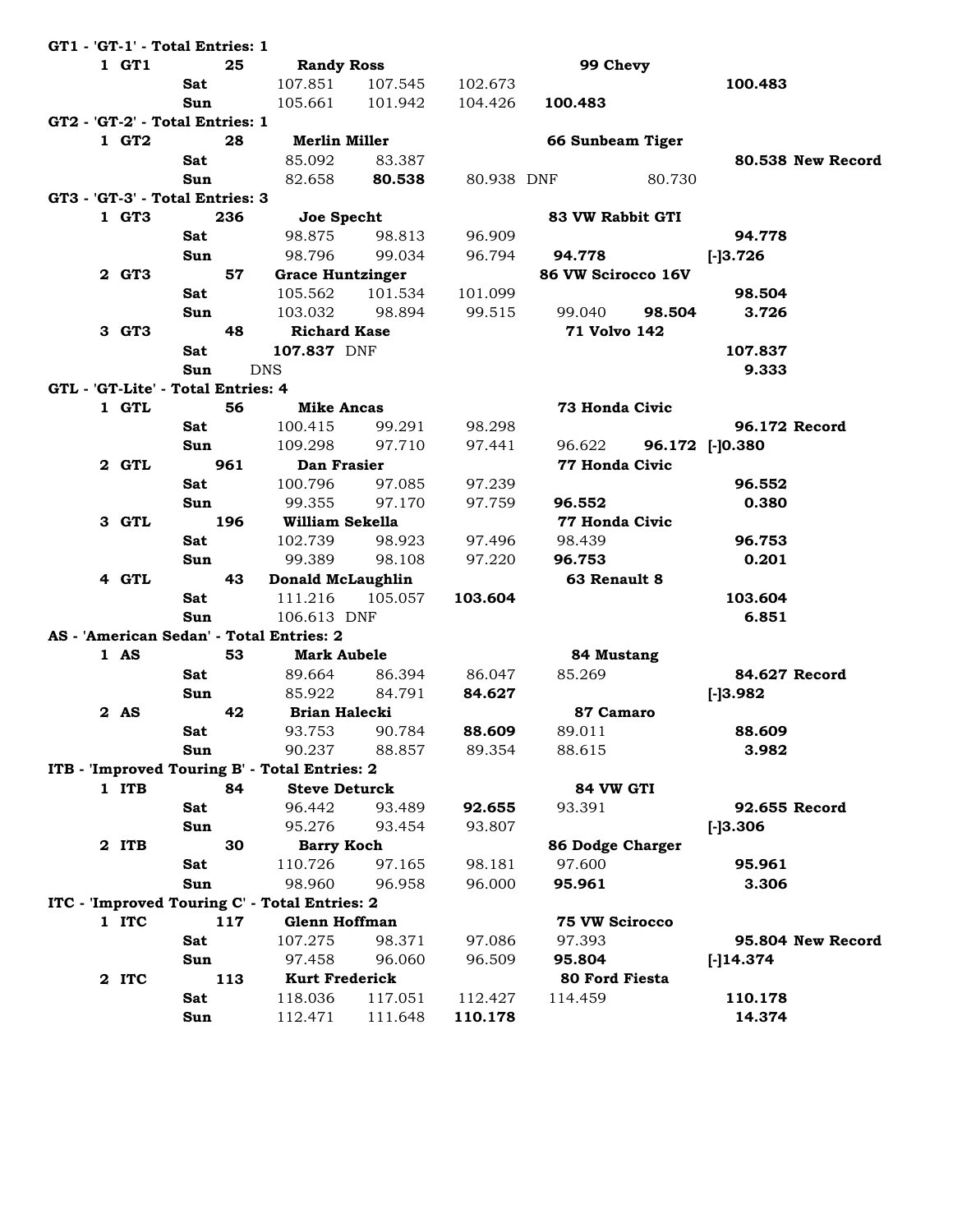|  |        |                                      |             | ITS - 'Improved Touring S' - Total Entries: 5 |                       |         |                               |                 |
|--|--------|--------------------------------------|-------------|-----------------------------------------------|-----------------------|---------|-------------------------------|-----------------|
|  | 1 ITS  |                                      | 115         | <b>Jason Ackerman</b>                         |                       |         | 96 VW Golf GTi                |                 |
|  |        | Sat                                  |             | 100.376                                       | 94.318                | 93.111  | 92.246                        | 90.892 Record   |
|  |        | Sun                                  |             | 91.653                                        | 91.200                | 90.892  | 91.169                        | $[-]0.201$      |
|  | 2 ITS  |                                      | 3           | Dale Witman                                   |                       |         | 85 Mazda RX7                  |                 |
|  |        | Sat                                  |             | <b>DNF</b>                                    | 94.062                |         |                               | 91.093          |
|  |        | Sun                                  |             | 93.263                                        | 92.465                | 91.093  | 93.999<br>91.372              | 0.201           |
|  | 3 ITS  |                                      | 762         | <b>Matthew Herd</b>                           |                       |         | 89 BMW 325i                   |                 |
|  |        | Sat                                  |             | 98.546                                        | 95.157                | 93.804  | 94.790                        | 92.601          |
|  |        | Sun                                  |             | 93.486                                        | 92.601 DNF            |         | 93.600                        | 1.508           |
|  | 4 ITS  |                                      | 511         | George Ackerman                               |                       |         | 96 VW Golf GTi                |                 |
|  |        | Sat                                  |             | 98.507                                        | 94.109                | 94.278  |                               | 93.029          |
|  |        | Sun                                  |             | 97.322                                        | 93.788                | 94.323  | 93.222<br>93.029              | 0.428           |
|  | 5 ITS  |                                      | 103         | George Witman                                 |                       |         | 85 Mazda RX-7                 |                 |
|  |        | Sat                                  |             | 105.186                                       | 100.862               |         |                               | 95.162          |
|  |        | Sun                                  |             | 96.558                                        | 96.186                | 95.162  |                               | 2.133           |
|  |        |                                      |             |                                               |                       |         |                               |                 |
|  | 1 ITE  |                                      | $\mathbf 1$ | ITE - 'Improved Touring E' - Total Entries: 1 |                       |         | 01 Audi                       |                 |
|  |        |                                      |             | <b>Eric Hulshart</b>                          |                       |         |                               |                 |
|  |        | <b>Sat</b>                           |             | 96.639                                        | 94.019                | 92.866  | 92.574                        | 90.278          |
|  |        | Sun                                  |             | 91.720                                        | 91.487                | 91.039  | 90.278                        |                 |
|  |        | IM - 'Inex (Mod)' - Total Entries: 1 |             |                                               |                       |         |                               |                 |
|  | $1$ IM |                                      | 60          | <b>Rod Holtzapple</b>                         |                       |         | 06 600 Racing ThunderRoadster |                 |
|  |        | Sat                                  |             | 88.905                                        | 86.148                | 85.518  |                               | 85.280 Record   |
|  |        | Sun                                  |             | 92.431                                        | 85.942                | 86.184  | 85.280<br>85.534              |                 |
|  |        |                                      |             | CSR - 'C Sports Racer' - Total Entries: 2     |                       |         |                               |                 |
|  | 1 CSR  |                                      | 21          | <b>Bryan Fritzler</b>                         |                       |         | 03 FritzlerCorsair Ft03       |                 |
|  |        | Sat                                  |             | 87.110                                        | 81.631                | 80.604  |                               | 79.122 Record   |
|  |        | Sun                                  |             | 83.191                                        | 80.482                | 79.162  | 79.122                        | $[-]10.395$     |
|  | 2 CSR  |                                      | 15          |                                               | Paul (Skip) Levengood |         | <b>WSR</b>                    |                 |
|  |        | Sat                                  |             | 94.113                                        | 91.159                | 89.517  |                               | 89.517          |
|  |        | Sun                                  |             | 91.265                                        | 91.469                | 92.279  | 91.430                        | 10.395          |
|  |        |                                      |             | DSR - 'D Sports Racer' - Total Entries: 2     |                       |         |                               |                 |
|  | 1 DSR  |                                      | 41          | <b>Bob Gardner</b>                            |                       |         | 06 Stohr WF1                  |                 |
|  |        | Sat                                  |             | 81.958                                        | 82.166                | 81.977  |                               | 79.705          |
|  |        | Sun                                  |             | 84.273                                        | 81.031                | 81.552  | 80.396                        | 79.705 [-]0.750 |
|  | 2 DSR  |                                      | 8           | <b>Kurt Eikenberg</b>                         |                       |         | 00 Prince Pr01                |                 |
|  |        | Sat                                  |             | 84.866                                        | 131.460               | 82.939  |                               | 80.455          |
|  |        | Sun                                  |             | 85.003                                        | 82.352                | 81.913  | 80.455                        | 0.750           |
|  |        |                                      |             | FC - 'Formula Continental' - Total Entries: 2 |                       |         |                               |                 |
|  | 1 F C  |                                      | 92          | John Stinsmen                                 |                       |         | 93 Van Deiman FC              |                 |
|  |        | Sat                                  |             | 108.214                                       | 99.548                | 97.382  |                               | 92.554          |
|  |        | Sun                                  |             | 99.660                                        | 92.554                |         |                               | $[-]11.552$     |
|  | 2 FC   |                                      | 192         | Jane Stinsmen                                 |                       |         | 93 Van Deiman FC              |                 |
|  |        | Sat                                  |             | 108.644                                       | 112.365               |         |                               | 104.106         |
|  |        | Sun                                  |             |                                               | 104.106               | 111.948 |                               | 11.552          |
|  |        |                                      |             | 111.193                                       |                       |         |                               |                 |
|  |        |                                      |             | FF - 'Formula Ford' - Total Entries: 1        |                       |         |                               |                 |
|  | $1$ FF |                                      | 5           | <b>Matthew Amos</b>                           |                       |         | 82 Formula Ford Van Diemen    |                 |
|  |        | Sat                                  |             | 91.760 DNF                                    |                       | 88.406  |                               | 86.251          |
|  |        | Sun                                  |             | 88.523                                        | 87.101                | 86.251  | 86.868                        |                 |
|  |        | FV - 'Formula V' - Total Entries: 3  |             |                                               |                       |         |                               |                 |
|  | 1 FV   |                                      | 172         | <b>Joseph Katarsky</b>                        |                       |         | <b>84 Chevy Citation</b>      |                 |
|  |        | Sat                                  |             | 97.896                                        | 95.841                | 95.657  |                               | 94.016          |
|  |        | Sun                                  |             | 95.124                                        | 95.239                | 94.016  | 94.167                        | 94.295 [-]3.988 |
|  | 2 FV   |                                      | 85          | <b>Michael White</b>                          |                       |         | 82 Lynx B                     |                 |
|  |        | Sat                                  |             | 104.890                                       | 103.848               | 104.017 |                               | 98.004          |
|  |        | Sun                                  |             | 101.743                                       | 99.589                | 99.808  | 98.004<br>101.635             | 3.988           |
|  | 3 FV   |                                      | 119         | <b>Keith Bower</b>                            |                       |         | 76 Caldwell D-13              |                 |
|  |        | Sat                                  |             | 102.410                                       | 104.949               | 102.885 |                               | 99.177          |
|  |        | Sun                                  |             | 104.388                                       | 99.470                | 99.824  | 99.177                        | 1.173           |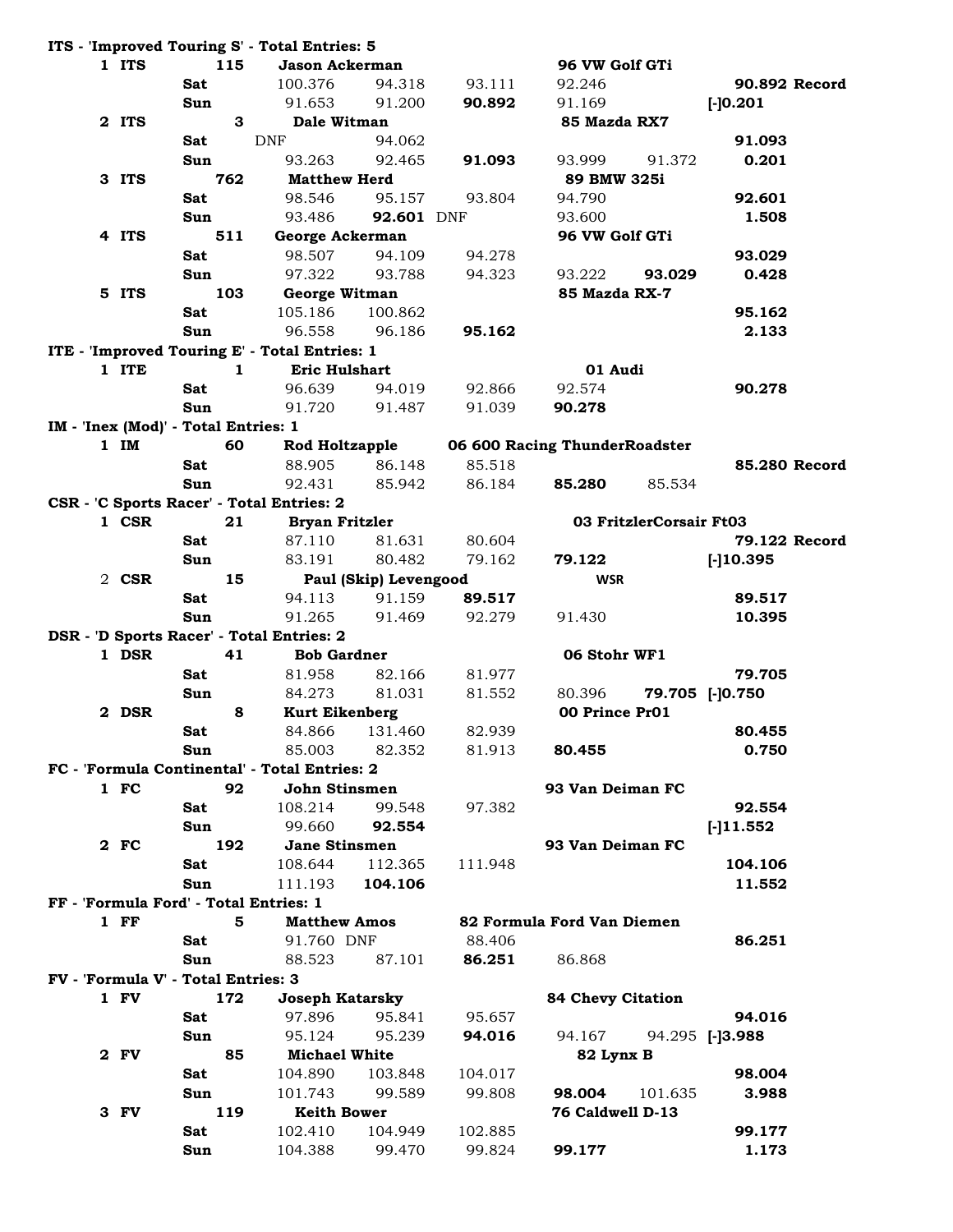|    | FS - 'Formula S' - Total Entries: 1 |            |     |                                             |         |         |                                    |                       |                 |
|----|-------------------------------------|------------|-----|---------------------------------------------|---------|---------|------------------------------------|-----------------------|-----------------|
|    | 1 FS                                |            | 94  | <b>Dave Cutchins</b>                        |         |         | 00 Formula Mazda Renesis Prototype |                       |                 |
|    |                                     | Sat        |     | 88.637                                      | 82.897  | 82.998  |                                    |                       | 80.265 Record   |
|    |                                     | Sun        |     | 84.710                                      | 81.061  | 82.856  | 80.265                             |                       |                 |
|    | CF - 'Club Ford' - Total Entries: 2 |            |     |                                             |         |         |                                    |                       |                 |
|    | $1$ CF                              |            | 74  | <b>Greg Hagan</b>                           |         |         | 74 Lola T340                       |                       |                 |
|    |                                     | Sat        |     | 101.737                                     | 104.765 | 100.997 |                                    |                       | 91.540 Record   |
|    |                                     | Sun        |     | 98.313                                      | 99.886  | 96.717  | 91.540                             |                       | 95.003 [-]0.734 |
|    | 2 CF                                |            | 77  | <b>Nigel Cass</b>                           |         |         | 82 LeGrand Mk 27                   |                       |                 |
|    |                                     | <b>Sat</b> |     | 97.202                                      | 95.050  | 96.047  |                                    |                       | 92.274          |
|    |                                     | Sun        |     | 98.363                                      | 95.911  | 94.148  | 93.299                             | 92.274                | 0.734           |
|    | SV - 'Solo V' - Total Entries: 1    |            |     |                                             |         |         |                                    |                       |                 |
|    | $1$ SV                              |            | 81  | Robert Oswald Jr                            |         |         | 04 Viper Sv-1                      |                       |                 |
|    |                                     | <b>Sat</b> |     | 86.575                                      | 84.023  | 84.739  |                                    |                       | 84.023          |
|    |                                     | Sun        |     | 87.391                                      |         |         |                                    |                       |                 |
|    |                                     |            |     | SSM - 'Super Street Mod' - Total Entries: 3 |         |         |                                    |                       |                 |
|    | 1 SSM                               |            | 7   | Leigh Earnshaw III                          |         |         | Corvette                           |                       |                 |
|    |                                     | <b>Sat</b> |     | 88.675                                      | 86.245  | 85.875  | 85.654                             |                       | 84.814          |
|    |                                     | Sun        |     | 86.144                                      | 86.581  | 85.302  | 84.814                             |                       | $[-]0.031]$     |
|    | 2 SSM                               |            | 91  | <b>Adrienne Vrabel</b>                      |         |         | <b>86 Chevy Corvette</b>           |                       |                 |
|    |                                     | Sat        |     | 91.273                                      | 85.788  | 86.521  | 85.221                             |                       | 84.845          |
|    |                                     | Sun        |     | 85.452                                      | 84.845  |         |                                    |                       | 0.031           |
|    | 3 SSM                               |            | 96  | <b>Craig Gaul</b>                           |         |         | <b>86 Porsche Carrera</b>          |                       |                 |
|    |                                     | Sat        |     | 100.973                                     | 96.487  | 96.592  | 150.690                            |                       | 95.840          |
|    |                                     | Sun        |     | 100.431                                     | 95.840  | 96.097  | 96.682                             |                       | 10.995          |
|    |                                     |            |     | SMF - 'Street Mod F' - Total Entries: 5     |         |         |                                    |                       |                 |
|    | 1 SMF                               |            | 57  | John Volovar                                |         |         | 05 Mazda 3                         |                       |                 |
|    |                                     | Sat        |     | 98.392                                      | 97.865  | 96.997  | 102.786                            |                       | 96.997          |
|    |                                     | Sun        |     | 98.506                                      | 97.031  | 97.664  | 98.044                             |                       | $[-]2.409$      |
| 2. | SMF                                 |            | 313 | <b>Gary Reider</b>                          |         |         | 93 Saab 900s                       |                       |                 |
|    |                                     | Sat        |     | 102.534                                     | 101.435 | 101.565 | 102.930                            |                       | 99.406          |
|    |                                     | Sun        |     | 100.067                                     | 101.348 | 100.576 | 99.406                             |                       | 2.409           |
|    | 3 SMF                               |            | 913 | <b>Jason Morris</b>                         |         |         | <b>86 Saab 900</b>                 |                       |                 |
|    |                                     | Sat        |     | 102.266                                     | 101.519 | 100.731 | 100.636                            |                       | 99.434          |
|    |                                     | Sun        |     | 101.392                                     | 100.997 | 99.434  | 100.319                            |                       | 0.028           |
| 4  | <b>SMF</b>                          |            | 90  | John Burke                                  |         |         | <b>83 VW Scirocco</b>              |                       |                 |
|    |                                     | Sat        |     | 105.746                                     | 102.365 | 101.676 | 99.912                             |                       | 99.912          |
|    |                                     | Sun        |     | 102.558                                     | 103.929 | 100.916 | 100.707                            |                       | 0.478           |
|    | 5 SMF                               |            | 7   | Joe Keech                                   |         |         | 02 Mini Cooper S                   |                       |                 |
|    |                                     | Sat        |     | 106.645                                     | 111.450 | 105.719 | 110.005                            |                       | 105.719         |
|    |                                     | Sun        |     | 108.130                                     | 110.738 | 110.767 | 108.733                            |                       | 5.807           |
|    | 'RALLY' - Total Entries: 1          |            |     |                                             |         |         |                                    |                       |                 |
|    | 1 RALLY                             |            | 931 | <b>Keith Kennedy</b>                        |         |         |                                    | 93 Subaru Impreza WRX |                 |
|    |                                     | <b>Sat</b> |     | 92.165 DNF                                  |         | 95.178  | 92.632                             |                       | 92.165 Record   |
|    |                                     | Sun        |     | 124.446                                     | 93.683  | 94.881  |                                    |                       |                 |
|    | V1 - 'Vintage 1' - Total Entries: 1 |            |     |                                             |         |         |                                    |                       |                 |
|    | 1 V1                                |            | 82  | <b>Warren Schiff</b>                        |         |         | 62 Lotus Super 7                   |                       |                 |
|    |                                     | Sat        |     | 103.552                                     | 97.626  | 95.166  | 93.857                             |                       | 92.521 Record   |
|    |                                     | Sun        |     | 94.696                                      | 93.403  | 92.521  | 95.678                             |                       |                 |
|    | V2 - 'Vintage 2' - Total Entries: 1 |            |     |                                             |         |         |                                    |                       |                 |
|    | 1 V <sub>2</sub>                    |            | 38  | <b>Susan Salsburg</b>                       |         |         | 61 Jaguar MK 2                     |                       |                 |
|    |                                     | Sat        |     | 121.070                                     | 120.790 | 119.080 |                                    |                       | 117.757 Record  |
|    |                                     | Sun        |     | 120.332                                     | 117.757 |         |                                    |                       |                 |
|    | V3 - 'Vintage 3' - Total Entries: 1 |            |     |                                             |         |         |                                    |                       |                 |
|    | 1 V3                                |            | 887 | <b>William Norton</b>                       |         |         | 60 Cooper Nor-Vin Formula 3        |                       |                 |
|    |                                     | Sat        |     | 128.681                                     | 126.986 | 123.190 | 124.556                            |                       | 123.183         |
|    |                                     | Sun        |     | 125.582                                     | 123.183 | 124.679 | 124.652                            |                       |                 |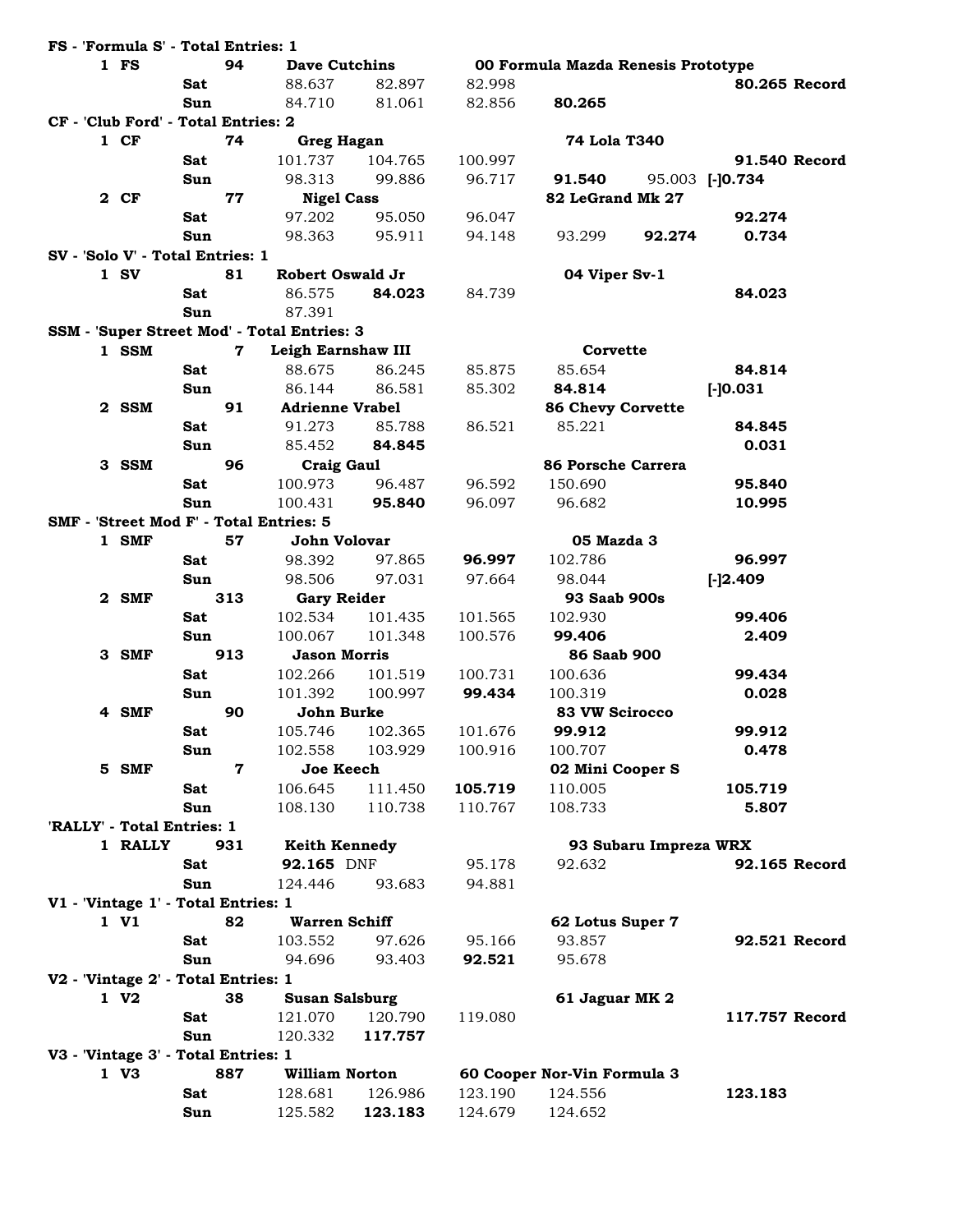|                  | H1 - 'Historic 1' - Total Entries: 5 |                                          |                       |         |                           |               |
|------------------|--------------------------------------|------------------------------------------|-----------------------|---------|---------------------------|---------------|
| 1 H1             |                                      | $\mathbf{2}$<br><b>Adolf Battifarano</b> |                       |         | 68 Lotus 7                |               |
|                  | <b>Sat</b>                           | 94.098                                   | 90.427                | 89.332  | 96.906                    | 89.038        |
|                  | Sun                                  | 89.577                                   | 89.364                | 89.196  | 89.038                    | $[-]1.644$    |
| 2 H1             | 149                                  |                                          | <b>Bill Shields</b>   |         | <b>64 MGB</b>             |               |
|                  | <b>Sat</b>                           | 93.583                                   | 92.206                | 91.988  |                           | 90.682        |
|                  | Sun                                  | 91.843                                   | 90.734                | 90.744  | 90.682                    | 1.644         |
| 3 H1             |                                      | 27                                       | <b>Bill Lessig</b>    |         | 67 Lotus Elan             |               |
|                  | Sat                                  | 98.162                                   | 96.605                | 94.686  |                           | 91.678        |
|                  | Sun                                  | 93.311                                   | 91.995                | 91.678  | 92.035                    | 0.996         |
| 4 H1             |                                      | 49                                       | Joanna Shields        |         | <b>64 MGB</b>             |               |
|                  | Sat                                  | 99.561                                   | 98.103                |         |                           | 94.968        |
|                  | Sun                                  | 99.538                                   | 94.968                | 95.550  | 96.288                    | 3.290         |
| 5 H1             | 139                                  | <b>Paul VanBemmelen</b>                  |                       |         | 70 TVR Vixen              |               |
|                  | <b>Sat</b>                           | 110.965                                  | 108.105               | 109.455 | 107.371                   | 105.971       |
|                  | Sun                                  | 107.127                                  |                       | 106.767 | 105.971                   | 11.003        |
|                  | H2 - 'Historic 2' - Total Entries: 2 |                                          | 106.948               |         |                           |               |
| 1 H <sub>2</sub> |                                      |                                          |                       |         |                           |               |
|                  | 171                                  | <b>Richard Good</b>                      |                       |         | 72 Triumph TR6            |               |
|                  | Sat                                  | 89.618                                   | 86.783                | 87.072  | 86.519                    | 86.519 Record |
|                  | Sun                                  | 92.197                                   | 87.702                | 87.466  | 86.882                    | $[-]4.524$    |
| 2 H <sub>2</sub> |                                      | <b>Peter Stillwell</b><br>10             |                       |         | 72 Porsche 911            |               |
|                  | <b>Sat</b>                           | 94.120                                   | 92.507                | 93.230  | 92.954                    | 91.043        |
|                  | Sun                                  | 93.137                                   | 91.889                | 91.043  |                           | 4.524         |
|                  | H3 - 'Historic 3' - Total Entries: 2 |                                          |                       |         |                           |               |
| 1 H <sub>3</sub> |                                      | 16                                       | Ted Klaus Jr          |         | 70 Caldwell D10           |               |
|                  | Sat                                  | 95.991                                   | 85.545                | 85.265  |                           | 85.265        |
|                  | Sun                                  | 88.889                                   | 85.986                |         |                           | $[-]12.353$   |
| 2 H <sub>3</sub> |                                      | 6                                        | <b>Ted Klaus Sr</b>   |         | <b>70 Caldwell FSV</b>    |               |
|                  | <b>Sat</b>                           | 108.504                                  | 102.701               | 97.618  |                           | 97.618        |
|                  | Sun                                  | 98.847                                   |                       |         |                           | 12.353        |
|                  | H4 - 'Historic 4' - Total Entries: 4 |                                          |                       |         |                           |               |
| 1 H4             |                                      | 23                                       | <b>Peter McCarthy</b> |         | 62 AH Sprite              |               |
|                  | Sat                                  | 99.678                                   | 96.791                | 97.826  | 99.182                    | 96.791 Record |
|                  | Sun                                  | 103.814                                  | 97.636                | 97.794  | 98.554                    | $[-]7.466$    |
| 2 H4             | 177                                  |                                          | <b>Charlie Reel</b>   |         | 70 Austin Mini Coopers    |               |
|                  | Sat                                  | 109.124                                  | 105.784               | 106.727 | 104.809                   | 104.257       |
|                  | Sun                                  | 106.042                                  | 105.581               | 104.257 | 104.398                   | 7.466         |
| 3 H4             | 210                                  |                                          | <b>Boyd Wagner</b>    |         | 69 Austin Healey Sprite   |               |
|                  | <b>Sat</b>                           | 117.173                                  | 113.087               | 111.163 | 111.065                   | 109.063       |
|                  | Sun                                  | 110.147                                  | 109.318               | 109.697 | 109.063                   | 4.806         |
| 4 H4             |                                      | <b>Bob Buchmann</b><br>79                |                       |         | 67 AH Sprite              |               |
|                  | Sat                                  | 120.884                                  | 118.429               | 113.841 |                           | 113.841       |
|                  | Sun                                  | 136.610                                  | 120.370               | 116.878 | 114.026                   | 4.778         |
|                  | S1 - 'Special 1' - Total Entries: 2  |                                          |                       |         |                           |               |
| 1 S1             |                                      | 11                                       | <b>George Bowland</b> |         | 02 BBR Shark              |               |
|                  | Sat                                  | <b>DNF</b>                               | 76.832                | 75.173  |                           | 75.173        |
|                  | Sun                                  | 76.507 DNF                               |                       |         |                           | $[-14.957]$   |
| 2 S <sub>1</sub> | 361                                  |                                          | <b>Sherman Bauman</b> |         | 10 Modlite Buffalo Racing |               |
|                  | Sat                                  | 84.138                                   | 81.350                | 80.619  |                           | 80.130        |
|                  | Sun                                  | 83.363                                   | 81.256                | 80.998  | 80.130                    | 4.957         |
|                  |                                      |                                          |                       |         |                           |               |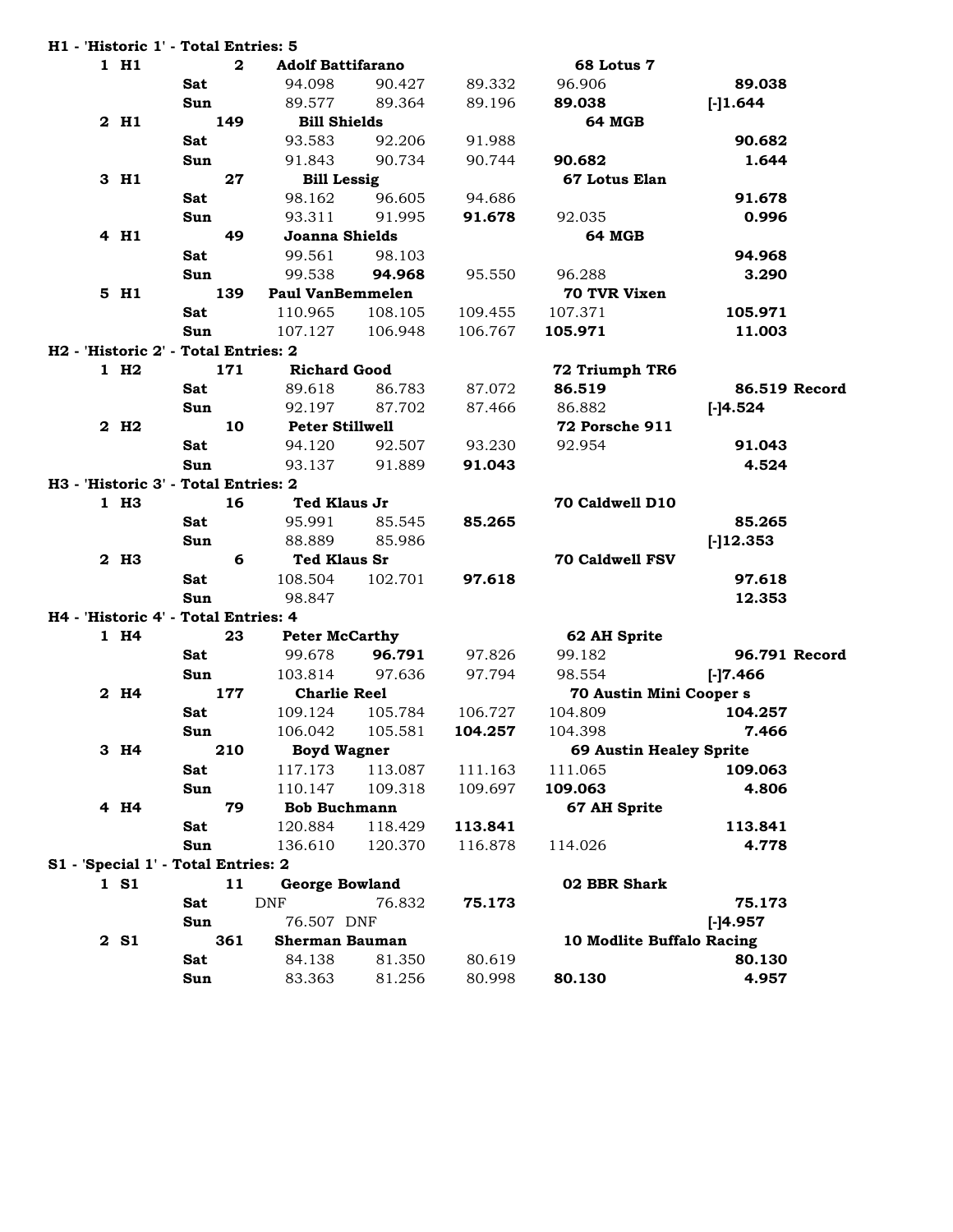|                  | S2 - 'Special 2' - Total Entries: 4 |                             |        |        |                      |                            |             |
|------------------|-------------------------------------|-----------------------------|--------|--------|----------------------|----------------------------|-------------|
| 1 S <sub>2</sub> | 116                                 | Morgan Wilson               |        |        |                      | 82 Mazda Bandit Open Wheel |             |
|                  | Sat                                 | 91.999                      | 89.783 | 88.479 |                      |                            | 84.514      |
|                  | Sun                                 | 93.151                      | 87.634 | 87.139 | 84.514               |                            | $[-]0.858]$ |
| 2 S <sub>2</sub> | 12                                  | <b>Rob Campbell</b>         |        |        | 74 VW Bug            |                            |             |
|                  | Sat                                 | 95.061                      | 89.573 | 89.587 |                      |                            | 85.372      |
|                  | Sun                                 | 89.551                      | 87.365 | 86.435 | 86.204               | 85.372                     | 0.858       |
| 3S2              | 5                                   | <b>Steve Marsh</b>          |        |        | 10 Subaru JuSTi      |                            |             |
|                  | Sat                                 | 94.196                      | 90.201 | 88.615 |                      |                            | 86.106      |
|                  | Sun                                 | 90.811                      | 88.094 | 86.242 | 86.106               | 87.066                     | 0.734       |
| 4 S <sub>2</sub> | 282                                 | <b>Robert Oswald Sr</b>     |        |        |                      | 70 VW Karman Ghia Coupe    |             |
|                  | Sat                                 | 96.397                      | 93.844 | 89.769 |                      |                            | 89.252      |
|                  | Sun                                 | 92.157                      | 90.142 | 89.252 |                      |                            | 3.146       |
|                  | S3 - 'Special 3' - Total Entries: 2 |                             |        |        |                      |                            |             |
| 1 S <sub>3</sub> | 178                                 | <b>Charles (Butch) King</b> |        |        | 99 Chevy Pickup      |                            |             |
|                  | Sat                                 | 105.297                     | 90.355 |        |                      |                            | 84.278      |
|                  | Sun                                 | 86.360                      | 85.114 | 85.572 | 84.278               |                            | $[-]4.304]$ |
| 2 S <sub>3</sub> | 909                                 | Jeffrey Rossi Jr            |        |        | <b>93 Chevy S-10</b> |                            |             |
|                  | <b>Sat</b>                          | 90.201                      | 90.675 | 88.964 |                      |                            | 88.582      |
|                  | Sun                                 | 89.618                      | 88.582 | 89.000 | 89.280               |                            | 4.304       |
|                  |                                     |                             |        |        |                      |                            |             |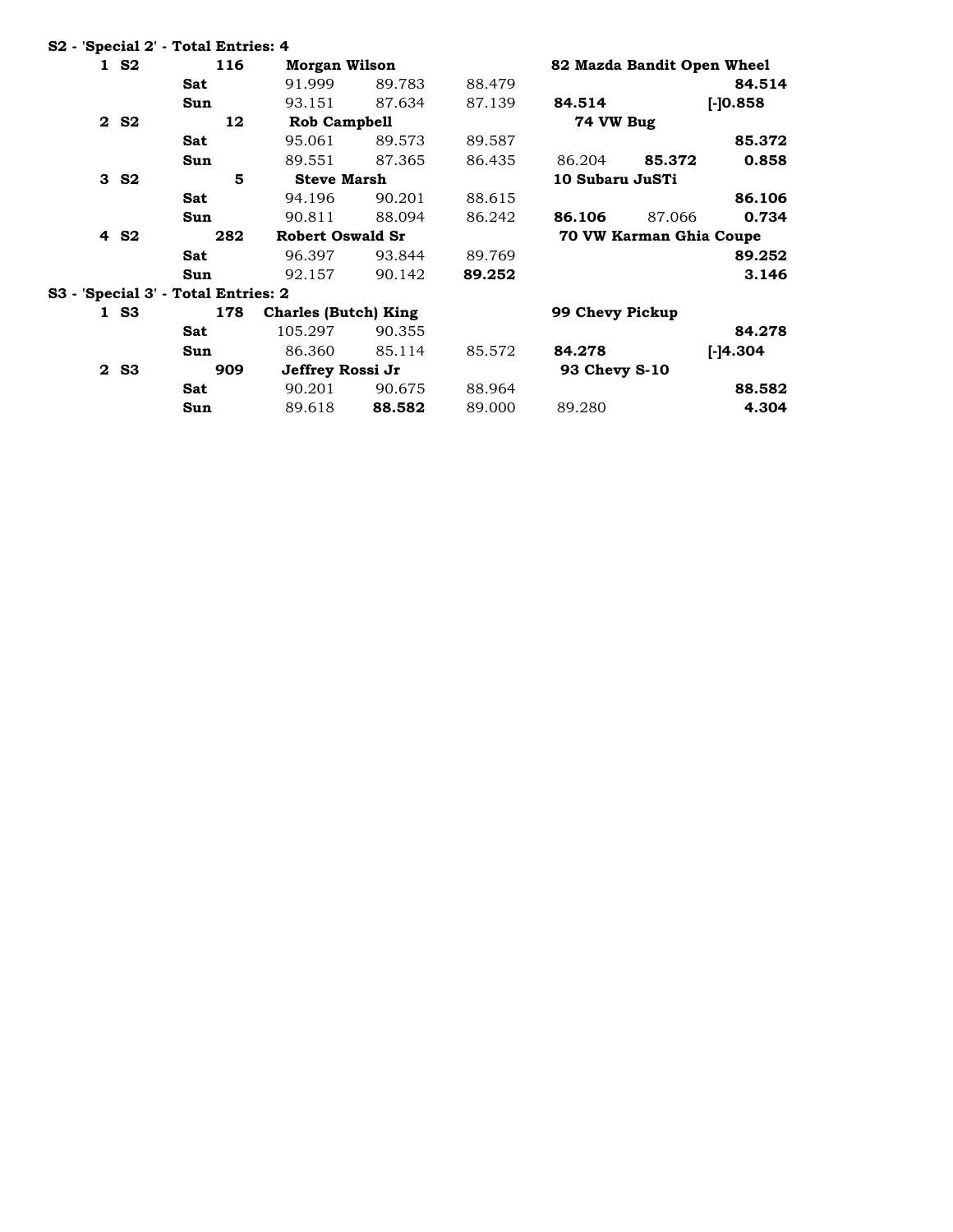## **Blue Mountain Region SCCA Final Raw Time Results #3 - 2013 Pagoda Hillclimb Timed Entries: 101**

| Raw Pos. Pos. Class |                                      |                              | #              | Driver                           | <b>Car Model</b>                        | Raw Time From 1st |                  | AVG          |
|---------------------|--------------------------------------|------------------------------|----------------|----------------------------------|-----------------------------------------|-------------------|------------------|--------------|
|                     |                                      |                              |                |                                  |                                         |                   |                  | <b>Speed</b> |
| 1<br>2              | $\mathbf{1}$<br>$\mathbf{1}$         | S1<br><b>CSR</b>             | 11<br>21       | George Bowland<br>Bryan Fritzler | 02 BBR Shark<br>03 FritzlerCorsair Ft03 | 75.173<br>79.122  | 0<br>3.949       | 62.3<br>59.1 |
| 3                   | 1                                    | <b>DSR</b>                   | 41             | Bob Gardner                      | 06 Stohr WF1                            | 79.705            | 4.532            | 58.7         |
| 4                   | $\overline{2}$                       | S1                           | 361            | Sherman Bauman                   | 10 Modlite Buffalo Racing               | 80.130            | 4.957            | 58.4         |
| 5                   | $\mathbf{1}$                         | $_{\rm FS}$                  | 94             | Dave Cutchins                    | 00 Formula Mazda Renesis Prototype      | 80.265            | 5.092            | 58.3         |
| 6                   | $\sqrt{2}$                           | <b>DSR</b>                   | 8              | Kurt Eikenberg                   | 00 Prince Pr01                          | 80.455            | 5.282            | 58.2         |
| 7                   | $\mathbf{1}$                         | GT <sub>2</sub>              | 28             | Merlin Miller                    | 66 Sunbeam Tiger                        | 80.538            | 5.365            | 58.1         |
| 8                   | $\mathbf{1}$                         | SV                           | 81             | Robert Oswald Jr                 | 04 Viper Sv-1                           | 84.023            | 8.850            | 55.7         |
| 9                   | $\mathbf{1}$                         | S <sub>3</sub>               | 178            | Charles King                     | 99 Cheby Pickup                         | 84.278            | 9.105            | 55.5         |
| 10                  | 1                                    | S <sub>2</sub>               | 116            | Morgan Wilson                    | 82 Mazda Bandit Open Wheel              | 84.514            | 9.341            | 55.4         |
| 11                  | 1                                    | AS                           | 53             | Mark Aubele                      | 84 Mustang                              | 84.627            | 9.454            | 55.3         |
| 12                  | $\mathbf{1}$                         | <b>SSM</b>                   | $\overline{7}$ | Leigh Earnshaw III               | Corvette                                | 84.814            | 9.641            | 55.2         |
| 13                  | $\boldsymbol{2}$                     | <b>SSM</b>                   | 91             | Adrienne Vrabel                  | 86 Chevy Corvette                       | 84.845            | 9.672            | 55.2         |
| 14                  | $\mathbf{1}$                         | <b>ESP</b>                   | 101            | Raymond Kochin                   | 01 Chevy Camaro                         | 84.950            | 9.777            | 55.1         |
| 15                  | $\mathbf{1}$                         | H <sub>3</sub>               | 16             | Ted Klaus Jr                     | 70 Caldwell D10                         | 85.265            | 10.092           | 54.9         |
| 16                  | $\mathbf{1}$                         | IM                           | 60             | Rod Holtzapple                   | 06 600 Racing ThunderRoadster           | 85.280            | 10.107           | 54.9         |
| 17                  | $\mathbf{1}$                         | <b>BSP</b>                   | 193            | Kendrick Giambattista 95 BMW     |                                         | 85.319            | 10.146           | 54.9         |
| 18<br>19            | $\sqrt{2}$<br>$\boldsymbol{2}$       | S <sub>2</sub><br><b>ESP</b> | 12<br>19       | Rob Campbell<br>Michael Robinson | 74 VW Bug                               | 85.372            | 10.199           | 54.8<br>54.8 |
| 20                  | 3                                    | S <sub>2</sub>               | 5              | Steve Marsh                      | 98 Chevy Camaro<br>10 Subaru JuSTi      | 85.418<br>86.106  | 10.245<br>10.933 | 54.4         |
| 21                  | $\mathbf{1}$                         | FF                           | 5              | Matthew Amos                     | 82 Formula Ford Van Diemen              | 86.251            | 11.078           | 54.3         |
| 22                  | $\mathbf{1}$                         | H <sub>2</sub>               | 171            | Richard Good                     | 72 Triumph TR6                          | 86.519            | 11.346           | 54.1         |
| 23                  | $\mathbf{1}$                         | <b>STU</b>                   | 36             | Andrew Mull                      | 98 Acura Integra GSR                    | 86.614            | 11.441           | 54.0         |
| 24                  | $\mathbf{1}$                         | T2                           | 623            | Jim Kreitzburg                   | 12 Corvette                             | 87.422            | 12.249           | 53.5         |
| 25                  | $\mathbf{1}$                         | EP                           | 40             | Robert Lang                      | 73 Triumph TR6                          | 88.102            | 12.929           | 53.1         |
| 26                  | 2                                    | S <sub>3</sub>               | 909            | Jeffrey Rossi Jr                 | 93 Chevy S-10                           | 88.582            | 13.409           | 52.8         |
| 27                  | 2                                    | AS                           | 42             | Brian Halecki                    | 87 Camaro                               | 88.609            | 13.436           | 52.8         |
| 28                  | 3                                    | <b>ESP</b>                   | B4             | Gibby Bozicevich                 | 99 Camaro Z-28                          | 88.647            | 13.474           | 52.8         |
| 29                  | $\mathbf{1}$                         | H1                           | $\overline{a}$ | Adolf Battifarano                | 68 Lotus 7                              | 89.038            | 13.865           | 52.6         |
| 30                  | 4                                    | S <sub>2</sub>               | 282            | Robert Oswald Sr                 | 70 VW Karman Ghia Cou                   | 89.252            | 14.079           | 52.4         |
| 31                  | 2                                    | <b>CSR</b>                   | 15             | Paul (Skip) Levengood WRS        |                                         | 89.517            | 14.344           | 52.3         |
| 32                  | 4                                    | <b>ESP</b>                   | 108            | Mike Gialloreto                  | 04 Subaru WRX                           | 89.624            | 14.451           | 52.2         |
| 33                  | $\mathbf{1}$                         | <b>ITE</b>                   | $\mathbf{1}$   | Eric Hulshart                    | 01 Audi                                 | 90.278            | 15.105           | 51.8         |
| 34                  | $\mathbf{1}$                         | <b>SSP</b>                   | $\overline{4}$ | James Vodopija                   | 00 Corvette                             | 90.327            | 15.154           | 51.8         |
| 35                  | 2                                    | H1                           | 149            | <b>Bill Shields</b>              | 64 MGB                                  | 90.682            | 15.509           | 51.6         |
| 36                  | $\mathbf{1}$                         | <b>ITS</b>                   | 115            | Jason Ackerman                   | 96 VW Golf GTi                          | 90.892            | 15.719           | 51.5         |
| 37<br>38            | $\boldsymbol{2}$<br>$\boldsymbol{2}$ | H <sub>2</sub><br><b>ITS</b> | 10<br>3        | Peter Stillwell<br>Dale Witman   | 72 Porsche 911                          | 91.043<br>91.093  | 15.870<br>15.920 | 51.4<br>51.4 |
| 39                  | 5                                    | <b>ESP</b>                   | L8             | Kris Reid                        | 85 Mazda RX7<br>99 Chevy Z28            | 91.127            | 15.954           | 51.4         |
| 40                  | $\mathbf{1}$                         | <b>DSP</b>                   | 63             | Vincent Wieczorek                | 98 Acura Integra GSR                    | 91.428            | 16.255           | 51.2         |
| 41                  | $\mathbf{1}$                         | $\rm CF$                     | 74             | Greg Hagan                       | 74 Lola T340                            | 91.540            | 16.367           | 51.1         |
| 42                  | 3                                    | H1                           | 27             | <b>Bill Lessig</b>               | 67 Lotus Elan                           | 91.678            | 16.505           | 51.0         |
| 43                  | $\mathbf{1}$                         | <b>RALLY</b>                 | 931            | Keith Kennedy                    | 93 Subaru Impreza WRX                   | 92.165            | 16.992           | 50.8         |
| 44                  | $\sqrt{2}$                           | $\rm CF$                     | 77             | Nigel Cass                       | 82 LeGrand Mk 27                        | 92.274            | 17.101           | 50.7         |
| 45                  | $\mathbf{1}$                         | V1                           | 82             | Warren Schiff                    | 62 Lotus Super 7                        | 92.521            | 17.348           | 50.6         |
| 46                  | $\mathbf{1}$                         | FC                           | 92             | John Stinsmen                    | 93 Van Deiman FC                        | 92.554            | 17.381           | 50.6         |
| 47                  | 3                                    | <b>ITS</b>                   | 762            | Matthew Herd                     | 89 BMW 325i                             | 92.601            | 17.428           | 50.5         |
| 48                  | $\mathbf{1}$                         | <b>ITB</b>                   | 84             | <b>Steve Deturck</b>             | 84 VW GTI                               | 92.655            | 17.482           | 50.5         |
| 49                  | $\overline{4}$                       | <b>ITS</b>                   | 511            | George Ackerman                  | 96 VW Golf GTi                          | 93.029            | 17.856           | 50.3         |
| 50                  | 2                                    | EP                           | 35             | Mike Daley                       | 96 Dodge Neon                           | 93.045            | 17.872           | 50.3         |
| 51                  | 6                                    | <b>ESP</b>                   | 932            | James Nauman                     | 05 Subaru WRX                           | 93.661            | 18.488           | $50.0\,$     |
| 52                  | $\mathbf{1}$                         | FV                           | 172            | Joseph Katarsky                  | 84 Chevy Citation                       | 94.016            | 18.843           | 49.8         |
| 53                  | $\mathbf{1}$                         | HP                           | 93             | Ricky Shank                      | 86 Honda CRX                            | 94.057            | 18.884           | 49.8         |
| 54<br>55            | $\mathbf{1}$<br>$\overline{4}$       | GT <sub>3</sub>              | 236<br>49      | Joe Specht<br>Joanna Shields     | 83 vw Rabbit GTI<br>64 MGB              | 94.778            | 19.605           | 49.4         |
| 56                  | 3                                    | H1<br>EP                     | 135            | Rob Daley                        | 96 Dodge Neon                           | 94.968<br>95.125  | 19.795<br>19.952 | 49.3<br>49.2 |
| 57                  | 5                                    | ITS                          | 103            | George Witman                    | 85 Mazda Rx-7                           | 95.162            | 19.989           | 49.2         |
| 58                  | 2                                    | HP                           | 190            | Geoff Craig                      | 80 Fiat X1/9                            | 95.189            | 20.016           | 49.2         |
| 59                  | $\mathbf{1}$                         | CSP                          | 86             | Keith Gerhard                    | 00 Mazda Miata                          | 95.226            | 20.053           | 49.1         |
| 60                  | 7                                    | ESP                          | 104            | Matt Williams                    | 98 Mercedes C43                         | 95.390            | 20.217           | 49.1         |
| 61                  | 8                                    | <b>ESP</b>                   | 4              | Dennis Williams                  | 98 Mercedes C43                         | 95.394            | 20.221           | 49.1         |
| 62                  | $\mathbf{1}$                         | <b>ITC</b>                   | 117            | Glenn Hoffman                    | 75 VW Scirocco                          | 95.804            | 20.631           | 48.8         |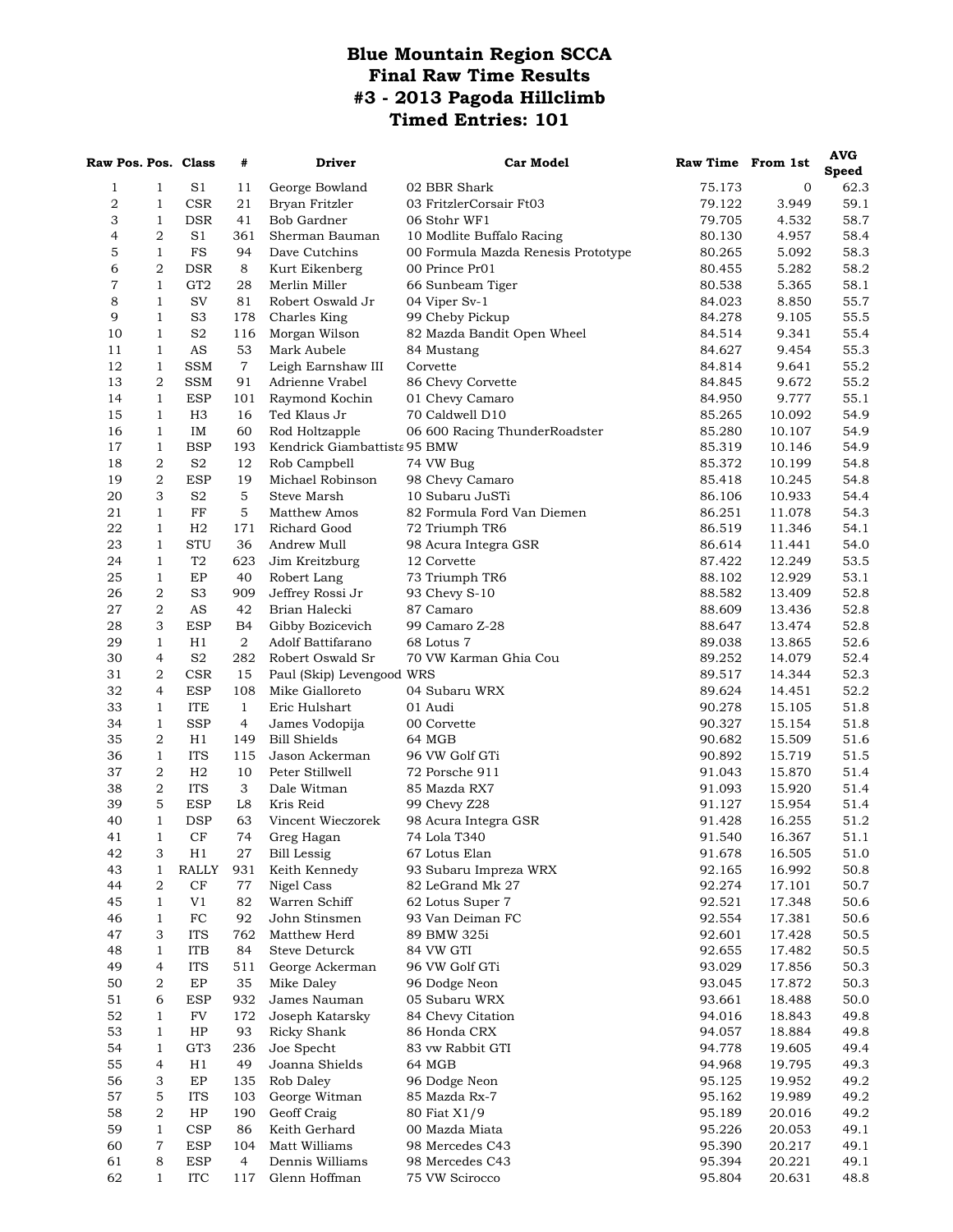| 63  | 3                | <b>SSM</b>      | 96             | Craig Gaul        | 86 Porsche Carrera          | 95.840  | 20.667 | 48.8 |
|-----|------------------|-----------------|----------------|-------------------|-----------------------------|---------|--------|------|
| 64  | $\overline{2}$   | <b>ITB</b>      | 30             | Barry Koch        | 86 Dodge Charger            | 95.961  | 20.788 | 48.8 |
| 65  | $\mathbf{1}$     | GTL             | 56             | Mike Ancas        | 73 Honda Civic              | 96.172  | 20.999 | 48.7 |
| 66  | $\overline{2}$   | GTL             | 961            | Dan Frasier       | Honda                       | 96.552  | 21.379 | 48.5 |
| 67  | 3                | GTL             | 196            | William Sekella   | 77 Honda Civic              | 96.753  | 21.580 | 48.4 |
| 68  | 1                | H <sub>4</sub>  | 23             | Peter McCarthy    | 62 AH Sprite                | 96.791  | 21.618 | 48.4 |
| 69  | $\mathbf{1}$     | <b>SMF</b>      | 57             | John Volovar      | 05 Mazda 3                  | 96.997  | 21.824 | 48.2 |
| 70  | $\overline{2}$   | H <sub>3</sub>  | 6              | Ted Klaus Sr      | 70 Caldwell FSV             | 97.618  | 22.445 | 47.9 |
| 71  | $\overline{2}$   | <b>FV</b>       | 85             | Michael White     | 82 Lynx B                   | 98.004  | 22.831 | 47.8 |
| 72  | $\overline{2}$   | <b>BSP</b>      | 280            | Michael Daley     | 78 Datsun 280Z              | 98.026  | 22.853 | 47.7 |
| 73  | $\boldsymbol{2}$ | GT <sub>3</sub> | 57             | Grace Huntzinger  | 86 VW Scirocco 16V          | 98.504  | 23.331 | 47.5 |
| 74  | $\overline{4}$   | $\rm EP$        | $\overline{7}$ | Tim Williams      | 80 Triumph TR7              | 98.566  | 23.393 | 47.5 |
| 75  | $\mathbf{1}$     | T <sub>4</sub>  | 47             | Randy Hartinger   | 03 Mini Cooper S            | 98.757  | 23.584 | 47.4 |
| 76  | 3                | <b>FV</b>       | 119            | Keith Bower       | 76 Caldwell D-13            | 99.177  | 24.004 | 47.2 |
| 77  | $\overline{2}$   | <b>SMF</b>      | 313            | Gary Reider       | 93 Saab 900s                | 99.406  | 24.233 | 47.1 |
| 78  | 3                | <b>SMF</b>      | 913            | Jason Morris      | 86 Saab 900                 | 99.434  | 24.261 | 47.1 |
| 79  | $\overline{2}$   | <b>DSP</b>      | 89             | David Hoppe       | 92 BMW 325i                 | 99.512  | 24.339 | 47.0 |
| 80  | 3                | HP              | 3              | Daniel Ahn        | 74 MGB GT                   | 99.600  | 24.427 | 47.0 |
| 81  | $\overline{4}$   | <b>SMF</b>      | 90             | John Burke        | 83 VW Scirocco              | 99.912  | 24.739 | 46.8 |
| 82  | 1                | GT1             | 25             | Randy Ross        | 99 Chevy                    | 100.483 | 25.310 | 46.6 |
| 83  | $\mathbf{1}$     | <b>FSP</b>      | M17            | Chris Mower       | 96 Dodge Neon ACR           | 101.344 | 26.171 | 46.2 |
| 84  | $\overline{2}$   | <b>FSP</b>      | 75             | Donald DeHart     | 98 Dodge Neon               | 102.433 | 27.260 | 45.7 |
| 85  | $\overline{4}$   | HP              | 144            | David Michalak    | 71 MGB                      | 102.549 | 27.376 | 45.6 |
| 86  | $\overline{4}$   | <b>GTL</b>      | 43             | Donald McLaughlin | 63 Renault 8                | 103.604 | 28.431 | 45.2 |
| 87  | 9                | <b>ESP</b>      | 191            | Donna Robinson    | 98 Chevy Camaro             | 103.640 | 28.467 | 45.2 |
| 88  | $\overline{2}$   | $_{\rm FC}$     | 192            | Jane Stinsmen     | 93 Van Deiman FC            | 104.106 | 28.933 | 45.0 |
| 89  | $\overline{2}$   | H <sub>4</sub>  | 177            | Charlie Reel      | 70 Austin Mini Cooper s     | 104.257 | 29.084 | 44.9 |
| 90  | 3                | <b>FSP</b>      | 17             | David Arron       | 03 Mini Cooper              | 104.354 | 29.181 | 44.8 |
| 91  | 5                | <b>SMF</b>      | $\overline{7}$ | Joe Keech         | 02 Mini Cooper S            | 105.719 | 30.546 | 44.3 |
| 92  | 5                | H1              | 139            | Paul VanBemmelen  | 70 TVR Vixen                | 105.971 | 30.798 | 44.2 |
| 93  | $\overline{4}$   | <b>FSP</b>      | 186            | <b>Neal Ross</b>  | 95 Saturn                   | 105.986 | 30.813 | 44.2 |
| 94  | $\mathbf{1}$     | <b>SMIA</b>     | 39             | Larry Long        | 90 mazda Miata              | 107.255 | 32.082 | 43.6 |
| 95  | 3                | GT <sub>3</sub> | 48             | Richard Kase      | 71 Volvo 142                | 107.837 | 32.664 | 43.4 |
| 96  | 3                | H <sub>4</sub>  | 210            | Boyd Wagner       | 69 Austin Healey Sprite     | 109.063 | 33.890 | 42.9 |
| 97  | $\overline{2}$   | <b>ITC</b>      | 113            | Kurt Frederick    | 80 Ford Fiesta              | 110.178 | 35.005 | 42.5 |
| 98  | 4                | H <sub>4</sub>  | 79             | Bob Buchmann      | 67 AH Sprite                | 113.841 | 38.668 | 41.1 |
| 99  | $\mathbf{1}$     | V <sub>2</sub>  | 38             | Susan Salsburg    | 61 Jaguar MK 2              | 117.757 | 42.584 | 39.7 |
| 100 | 5                | HP              | 125            | Larry Simpson     | 67 Austin Healey            | 118.097 | 42.924 | 39.6 |
| 101 | $\mathbf{1}$     | V <sub>3</sub>  | 887            | William Norton    | 60 Cooper Nor-Vin Formula 3 | 123.183 | 48.010 | 38.0 |